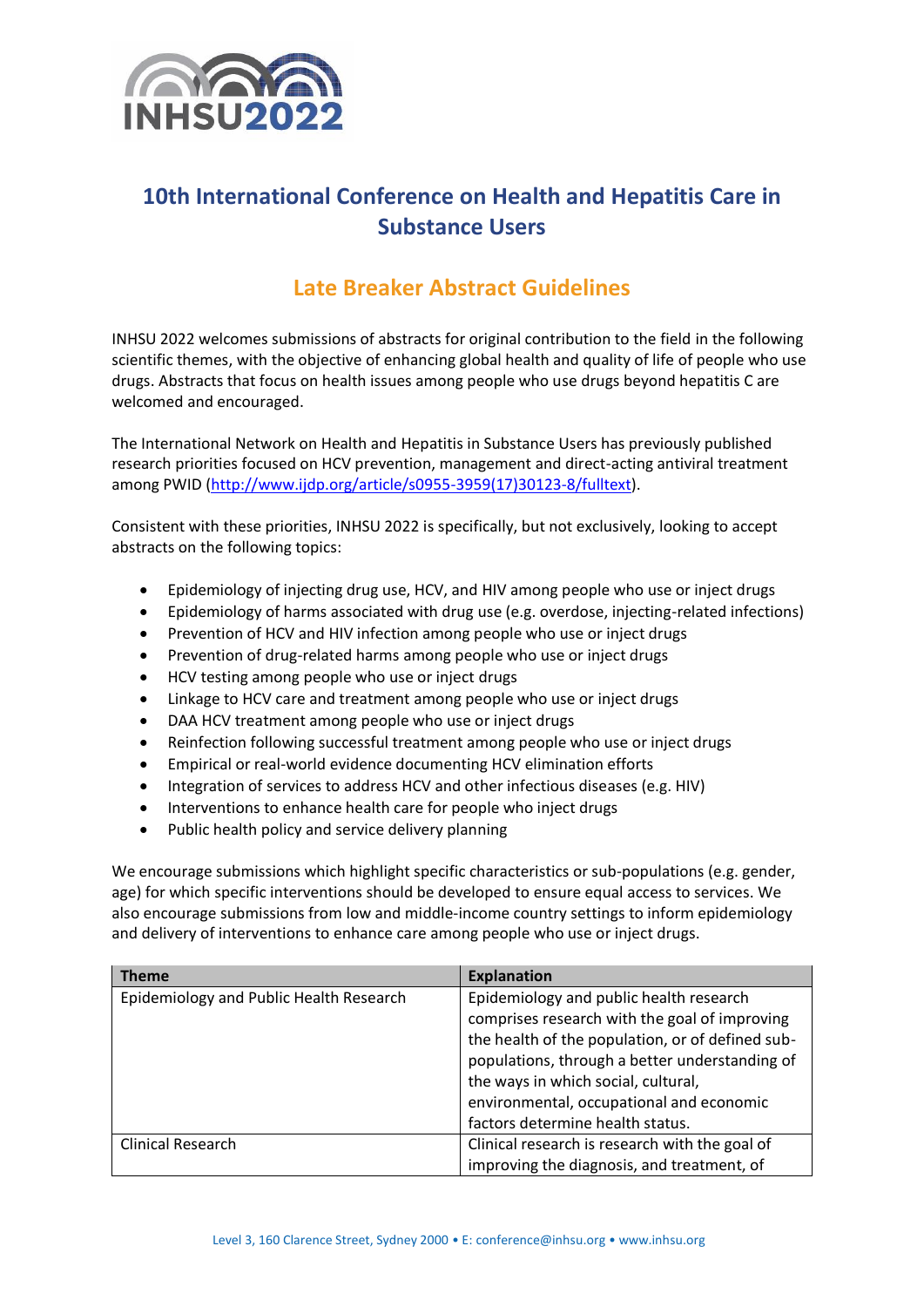|                                    | disease and injury; improving the health and<br>quality of life of individuals as they pass through<br>normal life stages. Clinical research usually<br>encompasses research on, or for the treatment<br>of, patients.                                                                                                                                                                                                                                                                                                                                                                                      |
|------------------------------------|-------------------------------------------------------------------------------------------------------------------------------------------------------------------------------------------------------------------------------------------------------------------------------------------------------------------------------------------------------------------------------------------------------------------------------------------------------------------------------------------------------------------------------------------------------------------------------------------------------------|
| Social Science and Policy Research | Social science and policy research comprises<br>empirical as well as non-empirical<br>(conceptual/theoretical) studies which focus on<br>the social, structural, cultural, material and<br>policy contexts of hepatitis C. This may include<br>studies of lived experience, from patient and<br>provider perspectives, as well as studies of<br>treatment, intervention, policy and other<br>responses (for example, media). Submissions to<br>this panel will include both qualitative and<br>quantitative analyses. We encourage such<br>submissions to also engage theoretically with<br>their material. |

## **Keywords**

The following keywords are to be used to assist with appropriate allocation of reviewers. Please select from the following:

- Epidemiology
- Public Health
- Modelling
- Biostatistics
- Health Economics
- Health Services and Systems
- Social Sciences
- Biomedical Sciences (e.g. laboratory-based)
- Clinical Sciences
- Law and human rights
- Policy

### **Presentation Types**

| <b>Presentation Type</b>                             | <b>Time Allocation</b>                                                                                                                 | <b>Explanation</b>                                                                                                                                                                                                                                                                                                                                                                                             |
|------------------------------------------------------|----------------------------------------------------------------------------------------------------------------------------------------|----------------------------------------------------------------------------------------------------------------------------------------------------------------------------------------------------------------------------------------------------------------------------------------------------------------------------------------------------------------------------------------------------------------|
| <b>Research - Based Oral</b><br><b>Presentations</b> | 10 minutes presentation<br>and 5 minutes of<br>question time OR Short<br>Oral 3 minutes<br>presentation and 2<br>minutes question time | Oral presentations on original research<br>findings, case studies, completed projects<br>and theoretical analysis. Presentations<br>should be well structured, rigorous and<br>demonstrate novel contribution to<br>knowledge.<br>The highest ranked abstracts following peer<br>review will be offered Oral presentations.<br>Where possible, presentations with a similar<br>theme will be grouped together. |
| <b>Poster Presentations</b>                          | Permanently displayed<br>during the Conference                                                                                         | A poster viewing session will take place for<br>delegates to discuss the posters with their<br>authors.                                                                                                                                                                                                                                                                                                        |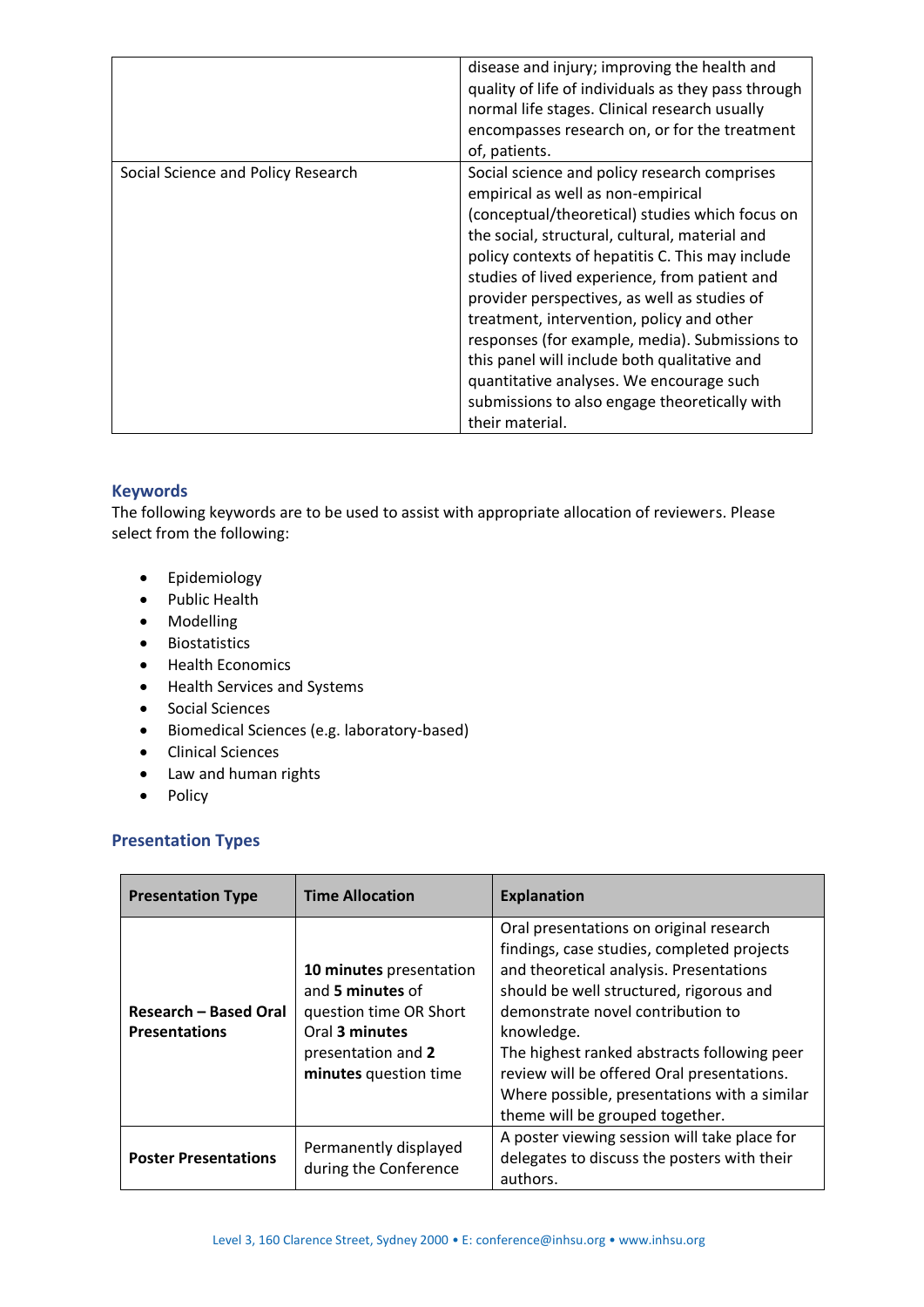The Abstract Guidelines must be followed as closely as possible in order for your presentation to be considered. Please ensure that the presenting author completes the abstract submission by **Sunday 5 June 2022.**

### **Abstract Preparation Guidelines for all Submission Types**

There is one abstract template available to be downloaded, please ensure that this is used.

• [Research-Based Abstract Template](https://az659834.vo.msecnd.net/eventsairaueprod/production-ashm-public/ca677a76129b4943897e4eb390447ab0)

#### All abstracts must:

- Use Calibri 11 point type only
- Use single line spacing only
- Format Microsoft Word (.doc or .docx) file only
- Leave one line between paragraphs
- Specify all abbreviations in full at the first mention, followed by the abbreviation in parentheses, thereafter abbreviation only should be used
- Be written in English
- Checked thoroughly for spelling and grammar
- Not include references

#### All abstracts must include:

- 1. **TITLE:** in **BOLD** and **UPPERCASE** at the top of the abstract
- 2. **Authors:** 
	- Principal author to appear first
	- Underline the name of the author who will be presenting the paper
	- Use surname followed by initials (do not use full stops or commas between surname and initials)
	- Omit degrees and titles
	- Use superscript numbering *after* the author's name to indicate affiliations

#### 3. **A Disclosure of Interest Statement**

The International Network on Health and Hepatitis in Substance Users (INHSU) recognise the considerable contribution that commercial partners make to professional and research activities. We also recognise the need for transparency of disclosure of potential conflicts of interest by acknowledging these relationships in publications and presentations.

Please include a disclosure of interest statement in your abstract for any contributions received relevant to this work. Please see the example below:

*"Dr Smith has received funding from Metabolism Corp. No pharmaceutical grants were received in the development of this study."*

**Note:** If accepted into the conference program, you will be requested to include a disclosure of interest slide at the start of your presentation (e.g. slide 2) or include such statements in your poster.

**Research-Based Abstracts:** maximum 300 words, with the following headings:

- **Background:** A description of problem or study rationale, study objectives, or hypothesis tested
- **Methods:** The method employed or approach taken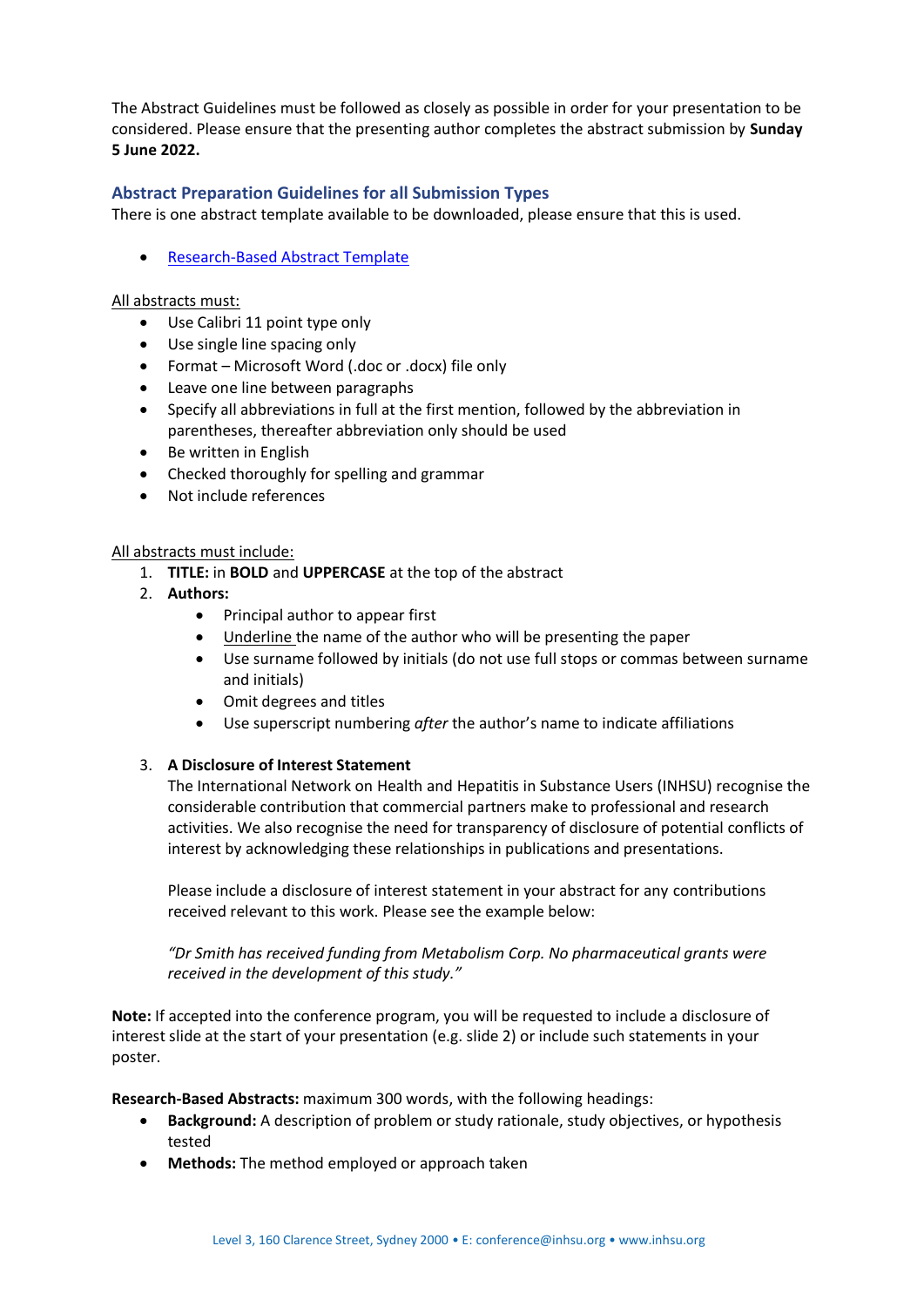- **Results:** In summarized form, must include data but do not include a table. The results can also include one graph or figure.
- **Conclusion:** A brief description of the main outcomes of the study. Include knowledge or insight that conference attendees will gain from the presentation, explanation of how conference attendees can apply the skills and/or knowledge within their communities and how the study contributes to evidence-based knowledge

## **Online Abstract Submission**

Abstracts must be submitted electronically through the online submission site. You can access the site via the conference website. You will be required to enter:

- Preferred presentation type
- Authors' and/or presenter names (indicate presenting author and contact details: address, telephone and email). *Note:* Abstract presenters will be required to fund their own attendance at the conference and should not submit an abstract if this is not possible. Scholarships are available and preference will be given to those who do have accepted abstracts; however, authors should ensure they are able to fund their own travel if need be
- Authors' affiliations
- Abstract title
- Abstract as a word document (maximum 300 words) plus a disclosure of interest statement
- Short biography of presenter (maximum 50 words). This information will be used by the session chair for introduction purposes and may be published in conference literature

Please contact the Conference Secretariat [conference@inhsu.org](mailto:conference@inhsu.org) or +61 2 8204 0770 if you are unable to lodge your abstract via the website or if you have any queries. We recommend using Firefox, Google Chrome or Safari as your browser to access the online submission site.

By submitting an abstract all authors agree to release the license to the Conference organisers and give permission to publish the abstract in the conference handbook, website, application, USB key etc. and in so doing certify that the abstract is original work.

**Note: If your abstract does not conform to the guidelines, including if it is over 300 words in length, it will be returned to the submitting author to revise.** 

**Conference Registration** All presenters (including poster presenters) will be required to register for the conference by **Sunday 18 September 2022. It will be assumed that any presenter not registered by this date has withdrawn from the program.**

## **Selection Criteria**

### **Research Abstracts**

All abstracts will be reviewed by three independent peer reviewers. In brief, all abstracts will be provided a score out of 20 points based on the following criteria:

- **Background and clarity of objectives of the study (1-5)** Is the background of the study and objectives clear and well-presented?
- **Appropriateness of the study design and methodology (1-5)** Is the methodology and study design appropriate for the hypothesis or aims/objectives of the study?
- **Appropriateness of the study results (1-5)** Are the results appropriate for the hypothesis or aims/objectives of the study?
- **Conclusions and significance of contribution (1-5)** Are the conclusions clear, are they supported by the findings and does this work significantly contribute to the literature?